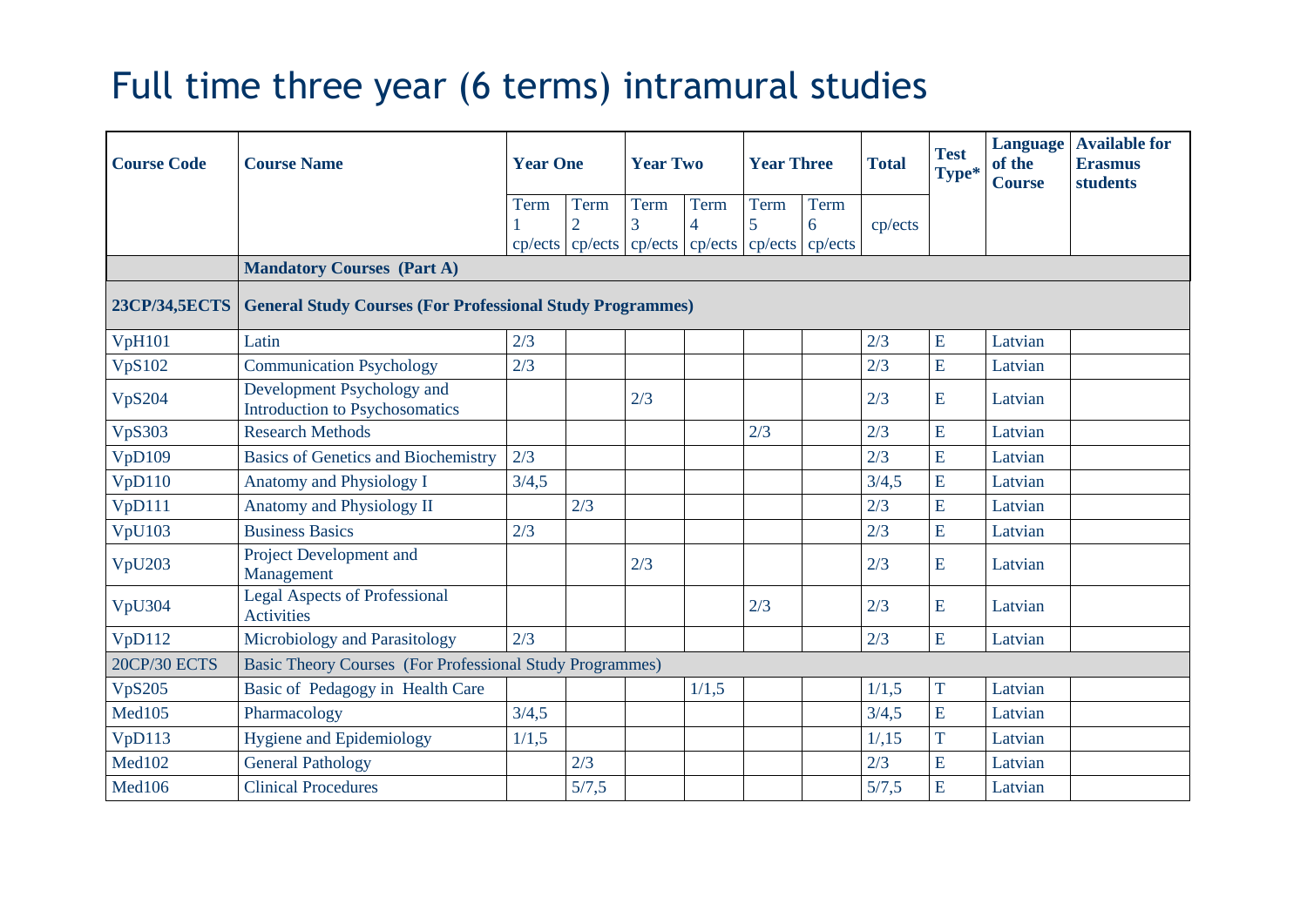| Med <sub>203</sub>       | <b>Specialised Pathology</b>                                                               |       |       | 1/1,5 |       |       |       | 1/1,5 | $\overline{T}$ | Latvian             |  |
|--------------------------|--------------------------------------------------------------------------------------------|-------|-------|-------|-------|-------|-------|-------|----------------|---------------------|--|
| <b>Med202</b>            | Clinical Pharmacology and<br>Pharmacotherapy                                               |       |       |       | 3/4,5 |       |       | 3/4,5 | E              | Latvian             |  |
| <b>Med308</b>            | <b>Medication Care</b>                                                                     |       |       |       |       | 2/3   |       | 2/3   | E              | Latvian             |  |
| Med <sub>306</sub>       | <b>Preventive Medicine</b>                                                                 |       |       |       |       | 1/1,5 |       | 1/1,5 | T              | Latvian             |  |
| Med307                   | <b>Basics of Radiology and Biophysics</b>                                                  |       |       |       |       | 1/1,5 |       | 1/1,5 | T              | Latvian             |  |
| 31CP/<br><b>46.5ECTS</b> | <b>Professional and Specialty courses (for Professional Study Programmes)</b>              |       |       |       |       |       |       |       |                |                     |  |
| Āpp101                   | Introduction to Emergency Care                                                             | 2/3   |       |       |       |       |       | 2/3   | E              | Latvian             |  |
| $\bar{A}$ pp210          | <b>Emergency Care I</b>                                                                    |       |       |       | 3/4,5 |       |       | 3/4,5 | $\overline{E}$ | Latvian             |  |
| Āpp308                   | <b>Emergency Care II</b>                                                                   |       |       |       |       | 5/7,5 |       | 5/7,5 | E              | Latvian             |  |
| $\bar{A}$ pp102          | <b>General Propedeitics</b>                                                                |       | 2/3   |       |       |       |       | 2/3   | E              | Latvian             |  |
| Āpp201                   | <b>Internal Medicine</b>                                                                   |       |       |       | 5/7,5 |       |       | 5/7,5 | E              | Latvian             |  |
| Āpp206                   | General and Specialised Surgery                                                            |       |       | 2/3   |       |       |       | 2/3   | E              | Latvian             |  |
| $\bar{A}$ pp213          | Traumatology                                                                               |       |       |       | 1/1,5 |       |       | 1/1,5 | T              | Latvian             |  |
| Āpp207                   | Paediatrics                                                                                |       |       | 3/4,5 |       |       |       | 3/4,5 | E              | Latvian             |  |
| $\bar{A}$ pp208          | <b>Obstetrics and Gynaecology</b>                                                          |       |       | 2/3   |       |       |       | 2/3   | $\overline{E}$ | Latvian             |  |
| Āpp307                   | <b>Emergency Electro-cardiology</b>                                                        |       |       |       |       | 1/1,5 |       | 1/1,5 | T              | Latvian             |  |
| App211                   | <b>Specialised Clinical Procedures in</b><br>the Practice of Physician Assistants          |       |       | 2/3   |       |       |       | 2/3   | E              | Latvian             |  |
| App301                   | <b>Intensive Therapy</b>                                                                   |       |       |       |       | 2/3   |       | 2/3   | E              | Latvian             |  |
| $\bar{A}$ pp303          | <b>Disaster Medicine and Toxicology</b>                                                    |       |       |       |       | 1/1,5 |       | 1/1,5 | T              | Latvian             |  |
| <b>20 CP/30 ECTS</b>     | <b>Practical Training</b>                                                                  |       |       |       |       |       |       |       |                |                     |  |
| AppPr101                 | Introduction to the Profession                                                             | 1/1,5 |       |       |       |       |       | 1/1,5 | T              | Latvian/<br>English |  |
| $\bar{A}$ pp $Pr102$     | <b>Clinical Procedures</b>                                                                 |       | 3/4,5 |       |       |       |       | 3/4,5 | P/D            | Latvian/<br>English |  |
| AppPr201                 | Diagnosis of Diseases, Injuries and<br><b>Critical Situations and Emergency</b><br>Care I  |       |       |       | 4/6   |       |       | 4/6   | P/D            | Latvian/<br>English |  |
| AppPr301                 | Diagnosis of Diseases, Injuries and<br><b>Critical Situations and Emergency</b><br>Care II |       |       |       |       | 2/3   | 10/15 | 12/18 | P/D            | Latvian/<br>English |  |